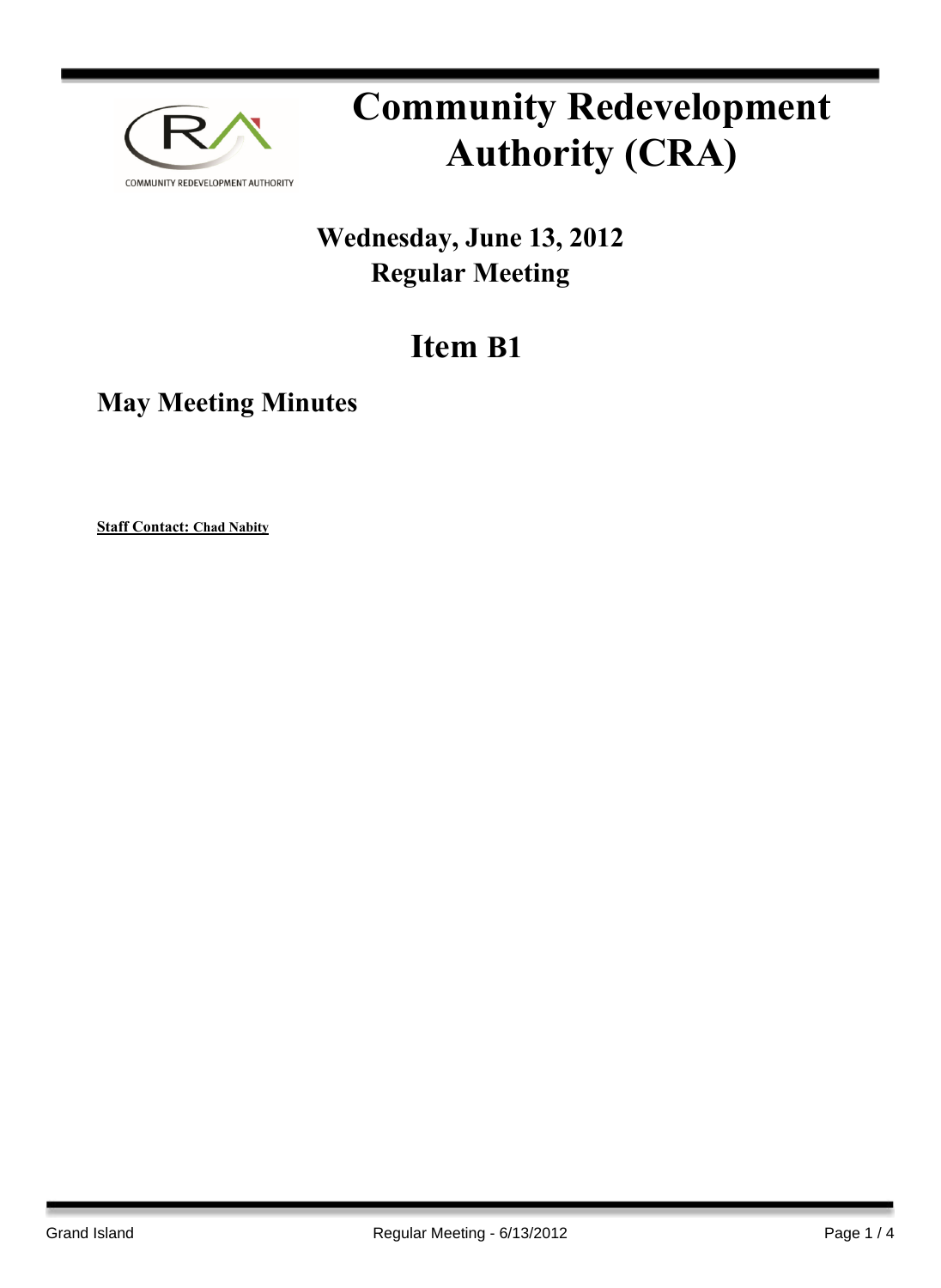#### OFFICIAL PROCEEDINGS

#### MINUTES OF COMMUNITY REDEVELOPMENT AUTHORITY MEETING OF May 9, 2012

Pursuant to due call and notice thereof, a Regular Meeting of the Community Redevelopment Authority of the City of Grand Island, Nebraska was conducted on May 9, 2012 at City Hall 100 E First Street. Notice of the meeting was given in the May 2, 2012 Grand Island Independent.

1. CALL TO ORDER. Vice Chair Glen Murray called the meeting to order at 4:02 p.m. The following members were present: Michelle Fitzke, Sue Pirnie and Tom Gdowski. Also present were; Director, Chad Nabity; Secretary, Rose Woods; Finance Director, Jaye Monter; Legal Counsel, Duane Burns; Council Liaison, Vaughn Minton, Ron DePue and Kelly Rafferty. (Chairman Barry Sandstrom was absent).

Murray stated this was a public meeting subject to the open meeting laws of the State of Nebraska. He noted that the requirements for an open meeting were posted on the wall easily accessible to anyone who would like to read through them.

- 2. APPROVAL OF MINUTES. A motion for approval of the Minutes for the April 11, 2012 meeting was made by Gdowski and seconded by Fitzke. Upon roll call vote all present voted aye. Motion carried unanimously.
- 3. APPROVAL OF FINANCIAL REPORTS. Monter reviewed the financial reports for the period of April 1, 2012 through April 30, 2012. Motion was made by Pirnie and seconded by Gdowski to approve the financial reports. Upon roll call vote, all present voted aye. Motion carried unanimously.
- 4. APPROVAL OF BILLS. The bills were reviewed by Murray. Motion made by Gdowski and seconded by Pirnie to approve the bills in the amount of \$413.54. Upon roll call vote all present voted aye. Motion carried unanimously to approve the payment of bills totaling \$413.54.
- 5. REVIEW OF COMMITTED PROJECTS & CRA PROPERTY. (This was requested to be moved directly after bills to review the committed projects before any other commitments are made.)

Monter explained she has made appropriate changes to the Committed Projects spreadsheet to better provide information to the CRA board to see the actual funds available.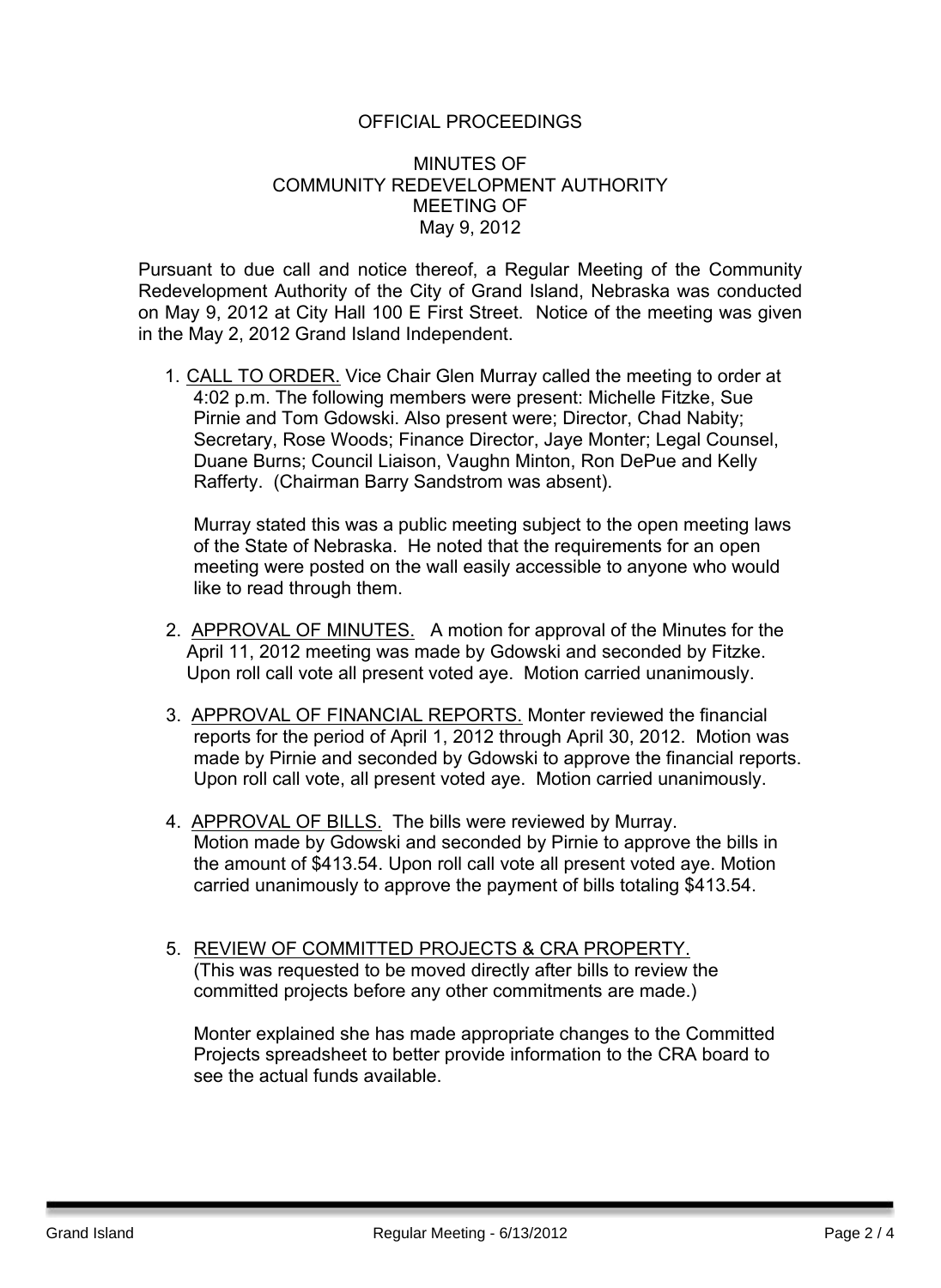6. REVIEW OF REDEVELOPMENT PLAN. Generalized Redevelopment Plan for Area #9.

Ron Depue spoke on the Redevelopment Plan for Area #9 that was brought forward by his client Gordman Grand Island, LLC. Depue explained to CRA this Study was paid for by his client. Prior Blight Studies have been requested through the CRA, so this Blight Study didn't have to be reviewed by CRA first to approve. The CRA is responsible for reviewing the Redevelopment Plan for Area #9 and forwarding the Plan on to Regional Planning Commission. The Blight Study was approved by Grand Island City Council on April 24, 2012, Resolution No. 2012-114.

7. CONSIDERATION OF A RESOLUTION No. 131. Consideration of Resolution No. 131 to forward a Redevelopment Plan Amendment to the Hall County Regional Planning Commission for Area #9.

A motion for approval of Resolution No. 131 was made by Pirnie and seconded by Fitzke. Upon roll call vote all present voted aye. Motion carried unanimously.

8. CONSIDERATION OF A SITE SPECIFIC PLAN RESOLUTION NO. 132. Consideration of a Site Specific Redevelopment Plan for 3420 W State Street, Resolution No. 132 to forward the Site Specific Redevelopment Plan to Regional Planning.

Kelly Rafferty spoke for Equity Investment Group (EIG) out of Fort Wayne, Indiana who is requesting redevelopment help in the form of a TIF from the CRA in the amount of \$899,000. This plan is to redevelop the former grocery store at 3420 W State Street into tenant spaces. There are four letters of intent from perspective tenants to rent the retail spaces once the spaces have been renovated.

A motion for approval of Resolution No. 132 was made Fitzke and seconded by Pirnie. Upon roll call vote all present voted aye. Motion carried unanimously.

9. CONSIDERATION OF A SITE SPECIFIC PLAN RESOLUTION NO. 133. Consideration of a Resolution of intent to enter into a Site Specific Redevelopment Contract & Approval of related actions 30 day notice to City Council for 3420 W State Street.

A motion for approval of Resolution No. 133 was made Pirnie and seconded by Fitzke. Upon roll call vote all present voted aye. Motion carried unanimously.